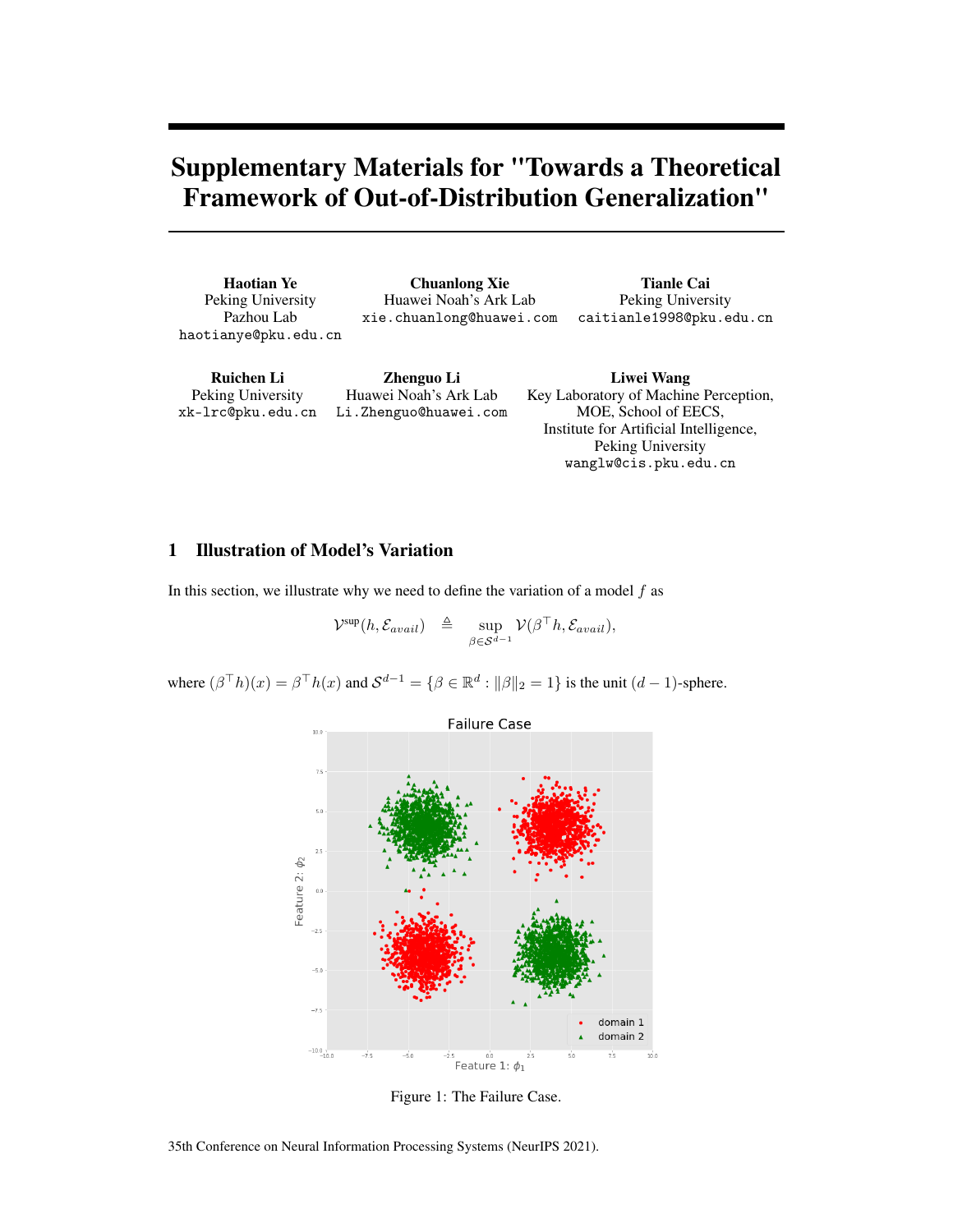One seemingly plausible definition of the variation of a classifier  $f$  can be the supremum over all  $V(\phi_i, \mathcal{E}_{avail}), i \in [d]$ . However, there exist cases where  $V(\phi_i, \mathcal{E}_{all}) = 0, \forall i \in [d]$  but the distribution of h varies a lot in  $\mathcal{E}_{avail}$ . We give a concrete failure case here.

Consider a binary classification task with  $\mathcal{Y} = \{-1, 1\}$  and let  $d = 2$ . Assume we learn a feature extractor  $h = (\phi_1, \phi_2)^{\top}$  such that for a given label y, the distributions of h under two domains are

Domain 1: 
$$
y \sim \text{unif}\{+1, -1\}
$$
,  $h|y \sim \mathcal{N}(y(4, 4)^{\top}, \mathbf{I}_2)$   
Domain 2:  $y \sim \text{unif}\{+1, -1\}$ ,  $h|y \sim \mathcal{N}(y(4, -4)^{\top}, \mathbf{I}_2)$ .

It is easy to see that the marginal distributions of both features alone are identical across the two domains. However, the distributions of  $h$  are different (nearly separate at all). The empirical distributions of the two domains are present in Figure [1.](#page-0-0) This example shows that merely control the supremum of  $V(\phi_i, \mathcal{E}_{avail}), i \in [d]$  is not enough to control the Total Variation of two domains' density, and so it is not enough to upper bound the  $err(f)$ . To do so, we need a stronger quantity like  $\mathcal{V}^{\text{sup}}(\hat{h}, \mathcal{E}_{avail}).$ 

## 2 Proofs

In this section, we provide complete proofs of our three bounds.

#### 2.1 Proof of Theorem 4.1

**Theorem** Let the loss function  $\ell(\cdot, \cdot)$  be bounded by  $[0, C]$ . We denote

$$
\mathcal{V}^{sup}(h, \mathcal{E}_{avail}) \triangleq \sup_{\beta \in \mathcal{S}^{d-1}} \mathcal{V}(\beta^{\top}h, \mathcal{E}_{avail}),
$$
  

$$
\mathcal{I}^{inf}(h, \mathcal{E}_{avail}) \triangleq \inf_{\beta \in \mathcal{S}^{d-1}} \mathcal{I}(\beta^{\top}h, \mathcal{E}_{avail}),
$$

where  $(\beta^{\top}h)(x) = \beta^{\top}h(x)$  is a feature and  $\mathcal{S}^{d-1} = \{\beta \in \mathbb{R}^d : ||\beta||_2 = 1\}$  is the unit  $(d-1)$ *sphere. Suppose we have learned a classifier*  $f(x) = g(h(x))$  *such that for any*  $e \in \mathcal{E}_{all}$  *and*  $y \in \mathcal{Y}$ *,*  $p_{h^e|Y^e}(h|y) \in L^2(\mathbb{R}^d)$ . Denote the characteristic function of random variable  $h^e|Y^e$  as

$$
\hat{p}_{h^e|Y^e}(t|y) = \mathbb{E}[\exp{i\langle t, h^e \rangle}]|Y^e = y].
$$

*Assume the hypothetical space* F *satisfies the following regularity conditions that*  $\exists \alpha, M_1, M_2 >$  $0, \forall f \in \mathcal{F}, \forall e \in \mathcal{E}_{all}, y \in \mathcal{Y},$ 

<span id="page-1-1"></span>
$$
\int_{h\in\mathbb{R}^d} p_{h^e|Y^e}(h|y)|h|^{\alpha}\mathrm{d}h \le M_1 \quad \text{and} \quad \int_{t\in\mathbb{R}^d} \hat{p}_{h^e|Y^e}(t|y)|t|^{\alpha}\mathrm{d}t \le M_2. \tag{1}
$$

 $If (\mathcal{E}_{avail}, \mathcal{E}_{all})$  is  $(s(\cdot), \mathcal{I}^{inf}(h, \mathcal{E}_{avail}))$ -learnable under  $\Phi$  with Total Variation  $\rho^1$  $\rho^1$ , then we have

$$
\mathrm{err}(f) \le O\Big(s\big(\mathcal{V}_{\rho}^{\mathrm{sup}}(h,\mathcal{E}_{avail})\big)^{\frac{\alpha^2}{(\alpha+d)^2}}\Big).
$$

*Here*  $O(\cdot)$  *depends on*  $d, C, \alpha, M_1, M_2$ .

*Proof.* For any  $e \in \mathcal{E}_{avail}$  and  $e' \in \mathcal{E}_{all}$ ,

$$
\mathbb{P}_Y(y) = \mathbb{P}_{Y^e}(y) = \mathbb{P}_{Y^{e'}}(y).
$$

We can decompose the loss gap between  $e$  and  $e'$  as

$$
\mathbb{E}[\ell(f(X^{e'}), Y^{e'})] - \mathbb{E}[\ell(f(X^{e}), Y^{e})]
$$
\n
$$
= \mathbb{E}[\ell(g(h(X^{e'})), Y^{e'})] - \mathbb{E}[\ell(g(h(X^{e})), Y^{e})]
$$
\n
$$
= \sum_{y=1}^{K} \mathbb{P}_{Y}(y) \Big( \mathbb{E}[\ell(g(h(X^{e'})), Y^{e'}) | Y^{e'} = y] - \mathbb{E}[\ell(g(h(X^{e})), Y^{e}) | Y^{e} = y] \Big).
$$

<span id="page-1-0"></span><sup>1</sup>For two distribution  $\mathbb{P}, \mathbb{Q}$  with probability density function  $p, q, \rho(\mathbb{P}, \mathbb{Q}) = \frac{1}{2} \int_x |p(x) - q(x)| dx$ .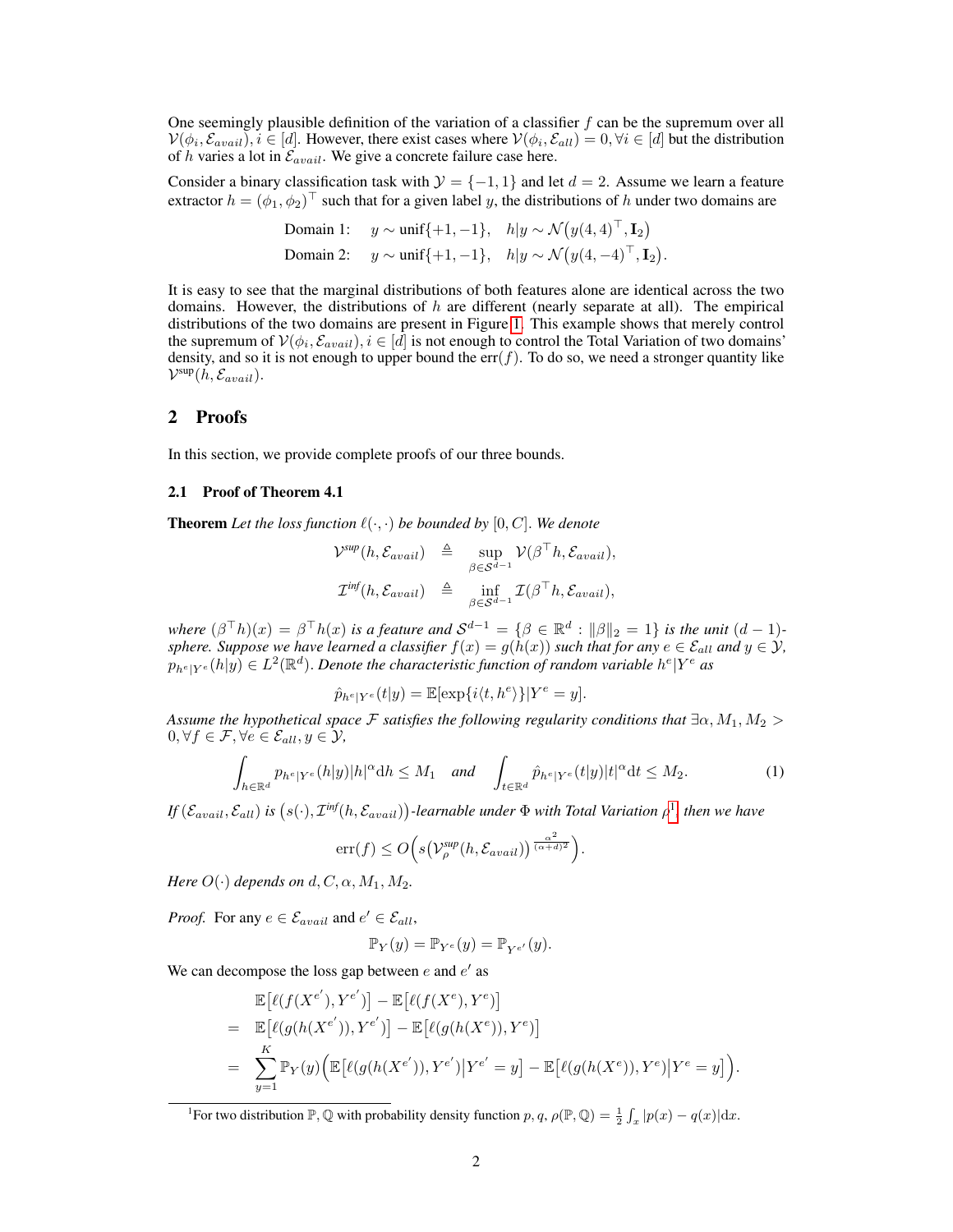Therefore, to bound  $err(f)$ , it is sufficient to bound

$$
\left| \mathbb{E} \left[ \ell(f(X^{e'}), Y^{e'}) \middle| Y^{e'} = y \right] - \mathbb{E} \left[ \ell(f(X^{e}), Y^{e}) \middle| Y^{e} = y \right] \right|
$$

for any  $y \in \mathcal{Y}, (e, e') \in (\mathcal{E}_{avail}, \mathcal{E}_{all})$ . Given  $y, e, e'$ , we have

$$
\left| \mathbb{E} \left[ \ell(f(X^{e'}), Y^{e'}) \big| Y^{e'} = y \right] - \mathbb{E} \left[ \ell(f(X^{e}), Y^{e}) \big| Y^{e} = y \right] \right|
$$
  

$$
\leq C \int_{\mathbb{R}^d} |p_{h^{e'}|Y^{e'}}(h|y) - p_{h^{e}|Y^{e}}(h|y)| dh = C * I
$$

where  $h^e$  represents the d-dimensional random vector  $h(X^e)$  and

$$
I = \int_{\mathbb{R}^d} |p_{h^{e'}|Y^{e'}}(h|y) - p_{h^e|Y^e}(h|y)| \mathrm{d}h.
$$

In the following, we shall show that the term *I* is upper bounded by  $O(s(\mathcal{V}^{\text{sup}}(h, \mathcal{E}_{avail}))$ . First, we decomposed the term I into  $I_1 + I_2$  where

$$
I_1 = \int_{|h| \le r_1} |p_{h^{e'}|Y^{e'}}(h|y) - p_{h^e|Y^e}(h|y)| \mathrm{d}h
$$

$$
I_2 = \int_{|h|>r_1} |p_{h^{e'}|Y^{e'}}(h|y) - p_{h^e|Y^e}(h|y)| dh.
$$

Here  $r_1$  is a scalar to be decided, and |h| is the Euclidean norm of h. According to [\(1\)](#page-1-1), the term  $I_2$  is bounded above:

$$
I_2 \leq \int_{|h|>r_1} |p_{h^{e'}|Y^{e'}}(h|y) - p_{h^e|Y^e}(h|y)||h|^{\alpha} r_1^{-\alpha} dh
$$
  
\n
$$
\leq r_1^{-\alpha} \Big( \int_{h \in \mathbb{R}^d} |p_{h^{e'}|Y^{e'}}(h|y)||h|^{\alpha} dh + \int_{h \in \mathbb{R}^d} |p_{h^e|Y^e}(h|y)||h|^{\alpha} dh \Big)
$$
  
\n
$$
\leq 2M_1 r_1^{-\alpha}.
$$

Next we deal with  $I_1$ . Since  $p_{h^{e'}|Y^{e'}} \in L^1(\mathbb{R}^d)$  and  $\hat{p}_{h^e|Y^e} \in L^1(\mathbb{R}^d)$ ,

$$
p_{h^e|Y^e}(h|y) = \int_{t \in \mathbb{R}^d} e^{-i\langle t, h \rangle} \hat{p}_{h^e|Y^e}(t|y) dt.
$$

Then we have

$$
|p_{h^{e'}|Y^{e'}}(h|y) - p_{h^{e}|Y^{e}}(h|y)|
$$
  
\n
$$
\leq \left| \int_{t \in \mathbb{R}^d} \exp(-i\langle t, h \rangle) (\hat{p}_{h^{e'}|Y^{e'}}(t|y) - \hat{p}_{h^{e}|Y^{e}}(t|y)) dt \right|
$$
  
\n
$$
\leq \int_{t \in \mathbb{R}^d} |\hat{p}_{h^{e'}|Y^{e'}}(t|y) - \hat{p}_{h^{e}|Y^{e}}(t|y)| dt
$$
  
\n
$$
\leq \int_{|t| \leq r_2} |\hat{p}_{h^{e'}|Y^{e'}}(t|y) - \hat{p}_{h^{e}|Y^{e}}(t|y)| dt
$$
  
\n
$$
+ r_2^{-\alpha} \int_{|t| > r_2} |\hat{p}_{h^{e'}|Y^{e'}}(t|y) - \hat{p}_{h^{e}|Y^{e}}(t|y)| |t|^{\alpha} dt
$$
  
\n
$$
\leq \int_{|t| \leq r_2} |\hat{p}_{h^{e'}|Y^{e'}}(t|y) - \hat{p}_{h^{e}|Y^{e}}(t|y)| dt + 2M_2 r_2^{-\alpha}.
$$

Plugging the above upper bound into  $I_1$ ,

$$
I_1 \leq \int_{|h| \leq r_1} \int_{|t| \leq r_2} |\hat{p}_{h^{e'}|Y^{e'}}(t|y) - \hat{p}_{h^{e}|Y^{e}}(t|y)| dt dh + \int_{|h| \leq r_1} 2M_2 r_2^{-\alpha} dh
$$
  

$$
\leq \frac{\pi^{d/2}}{\Gamma(d/2+1)} r_1^d \times I_3 + \frac{2M_2 \pi^{d/2}}{\Gamma(d/2+1)} r_1^d r_2^{-\alpha}
$$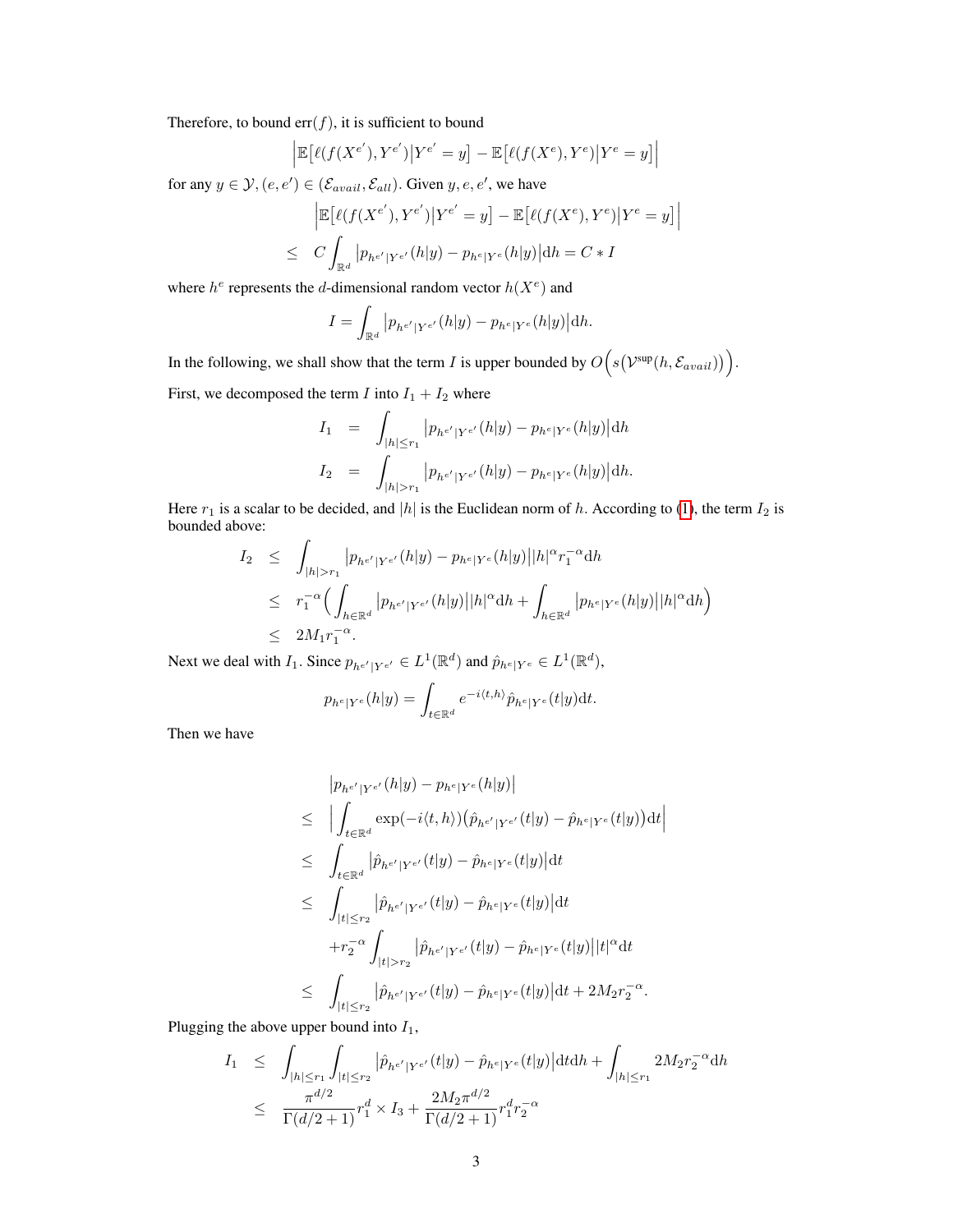where

$$
I_3 = \int_{|t| \le r_2} |\hat{p}_{h^{e'}|Y^{e'}}(t|y) - \hat{p}_{h^{e}|Y^{e}}(t|y)| \mathrm{d}t.
$$

Note that  $p_{h^e|Y^e}(t|y) \in L^1(\mathbb{R}^d) \cap L^2(\mathbb{R}^d)$ . By the Projection theorem [\[6,](#page-9-0) [3\]](#page-9-1),

$$
\widehat{\mathcal{R}_e}(\beta, u) = \widehat{p}_{h^e|Y^e}(u\beta|y), \quad u \in \mathbb{R}, \ \beta \in S^{d-1}, \tag{2}
$$

where  $\mathcal{R}_e(\beta, u)$  is the Radon transform of  $p_{h^e|Y^e}(t|y)$ :

$$
\mathcal{R}_e(\beta, u) = \int_{h:\langle h, \beta \rangle = u} p_{h^e|Y^e}(h|y) dh
$$

and  $\widehat{\mathcal{R}_{e}}(\beta, w)$  is the Fourier transform of  $\mathcal{R}_{e}(\beta, u)$  with respect to u:

$$
\widehat{\mathcal{R}_e}(\beta, w) = \int_{u \in \mathbb{R}} \exp(iuw) \mathcal{R}_e(\beta, u) du.
$$

Thus we can rewrite the term  $I_3$  as

$$
I_3 = \int_{\beta \in S^{d-1}} \int_{|w| \in [0,r_2]} |w|^{d-1} |\widehat{\mathcal{R}_{e'}}(\beta, w) - \widehat{\mathcal{R}_e}(\beta, w)| \, dw \, d\beta
$$
  
\n
$$
\leq r_2^{d-1} \int_{\beta \in S^{d-1}} \int_{|w| \in [0,r_2]} |\widehat{\mathcal{R}_{e'}}(\beta, w) - \widehat{\mathcal{R}_e}(\beta, w)| \, dw \, ds \beta
$$
  
\n
$$
\leq r_2^{d-1} \int_{\beta \in S^{d-1}} \int_{|w| \in [0,r_2]} \int_{u \in \mathbb{R}} |\mathcal{R}_{e'}(\beta, u) - \mathcal{R}_e(\beta, u)| \, du \, dw \, d\beta.
$$

Since the problem is  $(s(\cdot), \mathcal{I}^{\text{inf}}(h, \mathcal{E}_{avail}))$ -learnable, and  $\forall \beta \in \mathcal{S}^{d-1}$ , the informativeness of feature  $\beta^{\top}h$  is lower bounded by

$$
\mathcal{I}(\beta^{\top}h, \mathcal{E}_{avail}) \geq \mathcal{I}^{\text{inf}}(h, \mathcal{E}_{avail}),
$$

we know that for any  $\beta \in S^{d-1}$ ,

$$
\mathcal{V}(\beta^{\top}h, \mathcal{E}_{all}) \leq s(\mathcal{V}(\beta^{\top}h, \mathcal{E}_{avail})).
$$

Therefore, we have

$$
\mathcal{V}^{\text{sup}}(h, \mathcal{E}_{all}) = \sup_{\beta \in \mathcal{S}_{d-1}} \mathcal{V}(\beta^{\top}h, \mathcal{E}_{all}) \le \sup_{\beta \in \mathcal{S}_{d-1}} s(\mathcal{V}(\beta^{\top}h, \mathcal{E}_{avail})) = s(\mathcal{V}^{\text{sup}}(h, \mathcal{E}_{avail})).
$$

Note that, for any given  $\beta$ ,  $\mathcal{R}_e(\beta, u)$  is the probability density of the projected feature  $\beta^\top h$ . So for any  $e', e \in \mathcal{E}_{all}$ ,

$$
\int_{u \in \mathbb{R}} \left| \mathcal{R}_{e'}(\beta, u) - \mathcal{R}_{e}(\beta, u) \right| \mathrm{d}u \le s(\mathcal{V}^{\text{sup}}(h, \mathcal{E}_{avail})).
$$

Therefore,

$$
I_3 \le 2r_2^d \times \frac{\pi^{d/2}}{\Gamma(d/2+1)} \times s(\varepsilon).
$$

Combining the result of  $I_1$ ,  $I_2$  and  $I_3$ , we have

$$
I \leq \frac{2\pi^d}{\Gamma^2(d/2+1)} r_1^d r_2^d s(\mathcal{V}^{\text{sup}}(h, \mathcal{E}_{avail})) + \frac{2M_2\pi^{d/2}}{\Gamma(d/2+1)} r_1^d r_2^{-\alpha} + 2M_1 r_1^{-\alpha}.
$$

We take

$$
r_1 = M_1^{\frac{1}{\alpha+d}} M_2^{-\frac{d}{(\alpha+d)^2}} s(\mathcal{V}^{\text{sup}}(h, \mathcal{E}_{avail}))^{-\frac{\alpha}{(\alpha+d)^2}} \quad \text{and} \quad r_2 = M_2^{\frac{1}{\alpha+d}} s(\mathcal{V}^{\text{sup}}(h, \mathcal{E}_{avail}))^{-\frac{1}{\alpha+d}}.
$$
  
Hence

Hence

$$
I \leq \left(\frac{2\pi^d}{\Gamma^2(d/2+1)} + \frac{2\pi^{d/2}}{\Gamma(d/2+1)} + 2\right)M_1^{\frac{d}{\alpha+d}}M_2^{\frac{\alpha d}{(\alpha+d)^2}}s(\mathcal{V}^{\text{sup}}(h,\mathcal{E}_{avail}))^{\frac{\alpha^2}{(\alpha+d)^2}}.
$$

4

The proof is finished.

 $\Box$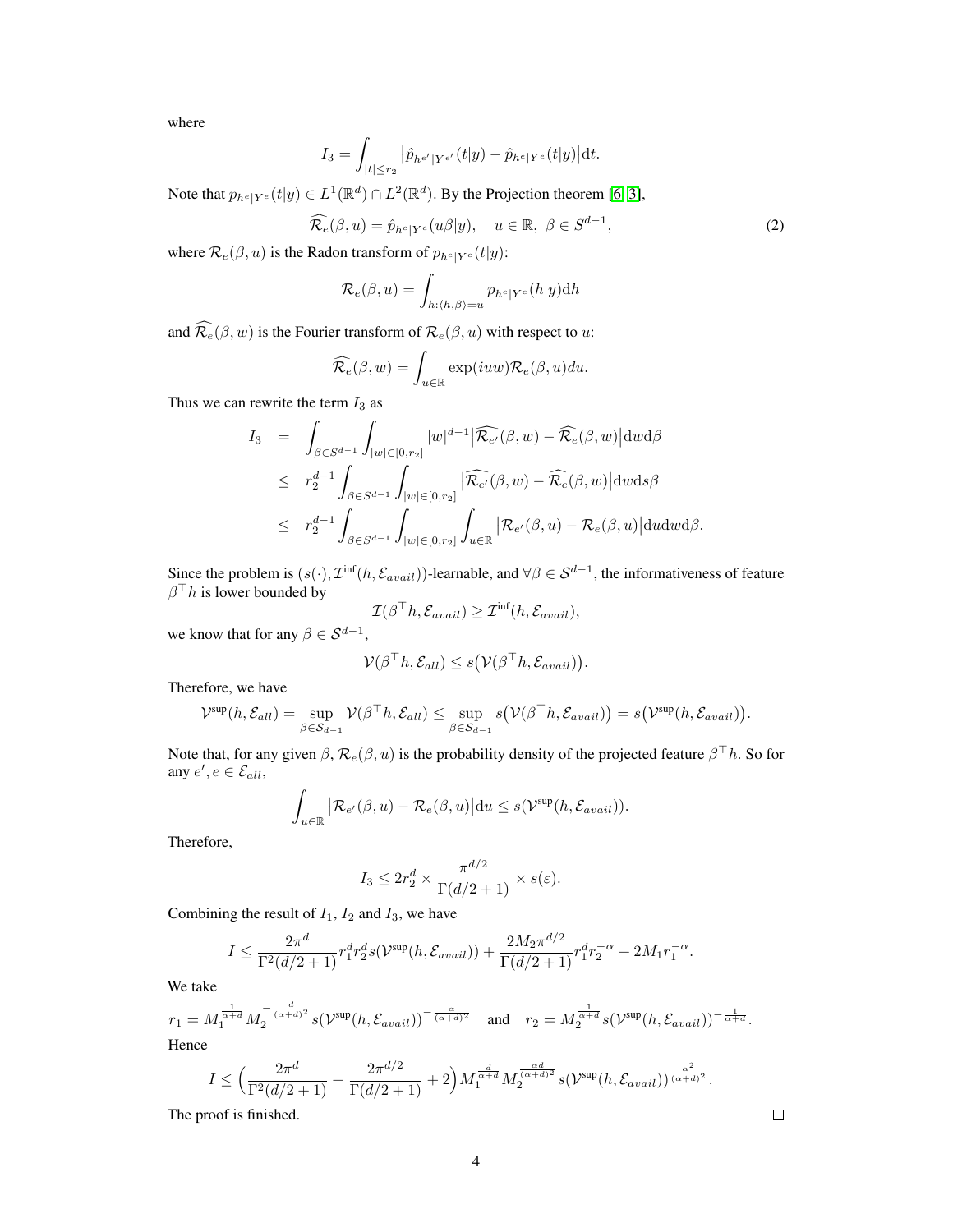#### 2.2 Proof of Theorem 4.2

**Theorem** *Consider any loss satisfying*  $\ell(\hat{y}, y) = \sum_{k=1}^{K} \ell_0(\hat{y}_k, y_k)$ . Let the loss function  $\ell_0(\cdot, \cdot)$  be *bounded by*  $[0, C]$ *.* 

*For any classifier with linear top model* g*, i.e.,*

$$
f(x) = Ah(x) + b \quad with \quad A \in \mathbb{R}^{K \times d}, \ b \in \mathbb{R}^K,
$$

 $df(\mathcal{E}_{avail}, \mathcal{E}_{all})$  is  $(s(\cdot), \mathcal{I}^{inf}(h, \mathcal{E}_{avail}))$ -learnable under  $\Phi$  with Total Variation  $\rho$ , then we have

$$
\operatorname{err}(f) \le O\Big(s\big(\mathcal{V}^{\textit{sup}}(h, \mathcal{E}_{avail})\big)\Big). \tag{3}
$$

*Here*  $O(\cdot)$  *depends only on d and C.* 

=

*Proof.* For any  $e \in \mathcal{E}_{avail}$  and  $e' \in \mathcal{E}_{all}$ , we know that  $\mathbb{P}_Y(y) = \mathbb{P}_{Y}e'(y) = \mathbb{P}_{Y}e'(y)$ . Furthermore the generalization gap between  $e$  and  $e'$  is

$$
\mathbb{E}[\ell(f(X^{e'}), Y^{e'})] - \mathbb{E}[\ell(f(X^{e}), Y^{e})]
$$
\n
$$
= \sum_{y=1}^{K} \mathbb{P}_{Y}(y) \Big( \mathbb{E}[\ell(f(X^{e'}), Y^{e'}) | Y^{e'} = y] - \mathbb{E}[\ell(f(X^{e}), Y^{e}) | Y^{e} = y] \Big)
$$
\n
$$
= \sum_{y=1}^{K} \mathbb{P}_{Y}(y) \Big( \mathbb{E}[\sum_{j=1}^{K} \ell_{0}(f(X^{e'}), y_{j}) | Y^{e'} = y] - \mathbb{E}[\sum_{j=1}^{K} \ell_{0}(f(X^{e}), y_{j}) | Y^{e} = y] \Big)
$$
\n
$$
= \sum_{y=1}^{K} \sum_{j=1}^{K} \mathbb{P}_{Y}(y) \Big( \mathbb{E}[\ell_{0}(f(X^{e'}), y_{j}) | Y^{e'} = y] - \mathbb{E}[\ell_{0}(f(X^{e}), y_{j}) | Y^{e} = y] \Big),
$$

where  $f(X^{e'})_j = A_j h(x) + b_j$ . Here  $A_j$  is the j-th row of the matrix A and  $b_j$  stands for the j-th element of the vector b. Then it suffices to uniformly bound

$$
\left| \mathbb{E} \left[ \ell_0(f(X^{e'})_j, y_j) \middle| Y^{e'} = y \right] - \mathbb{E} \left[ \ell_0(f(X^e)_j, y_j) \middle| Y^e = y \right] \right|
$$
  

$$
\left| \int_{\mathbb{R}^d} \ell_0(A_j h + b_j, y) \left( p_{h^{e'}|Y^{e'}}(h|y) - p_{h^e|Y^e}(h|y) \right) dh \right|,
$$

where  $h^e$  is the d-dimensional random vector  $h(X^e)$ . Let  $t = A_j h + b_j$ . Then,

$$
\begin{split}\n&= \Big|\int_{\mathbb{R}^d} \ell_0(A_j h + b_j, y) \big( p_{h^{e'}|Y^{e'}}(h|y) - p_{h^e|Y^e}(h|y) \big) \mathrm{d}h \Big| \\
&= \Big|\int_{t \in \mathbb{R}} \int_{\frac{A_j}{\|A_j\|_2} h + \frac{b_j}{\|A_j\|_2} = \frac{t}{\|A_j\|_2}} \ell_0(t, y) \big( p_{h^{e'}|Y^{e'}}(h|y) - p_{h^e|Y^e}(h|y) \big) \mathrm{d}h \mathrm{d}t \Big| \\
&\leq C \times \Big| \int_{t \in \mathbb{R}} \mathcal{R}_{e'}(\frac{A_j}{\|A_j\|_2}, \frac{t - b_j}{\|A_j\|_2}) - \mathcal{R}_e(\frac{A_j}{\|A_j\|_2}, \frac{t - b_j}{\|A_j\|_2}) \mathrm{d}t \Big| \\
&\leq O(s(\mathcal{V}^{\text{sup}}(h, \mathcal{E}_{avail}))).\n\end{split}
$$

Hence

$$
\mathbb{E}\big[\ell(f(X^{e'}), Y^{e'})\big] - \mathbb{E}\big[\ell(f(X^{e}), Y^{e})\big] \leq O\big(s(Y^{\sup}(h, \mathcal{E}_{avail}))\big).
$$

## 2.3 Proof of Theorem 4.3

**Theorem** *Consider* 0-1 *loss:*  $\ell(\hat{y}, y) = \mathbb{I}(\hat{y} \neq y)$ *. For any*  $\delta > 0$  *and any expansion function satisfying* 1)  $s'_{+}(0) \triangleq \lim_{x\to 0^+} \frac{s(x)-s(0)}{x}$  $\frac{-s(0)}{x}$  ∈ (1, +∞)*;* 2) exists  $k > 1, t > 0$ , s.t.  $kx ≤ s(x)$  <  $+\infty$ ,  $x \in [0, t]$ , there exists a constant  $C_0$  and an OOD generalization problem ( $\mathcal{E}_{avail}, \mathcal{E}_{all}$ ) that is  $(s(\cdot),\delta)$ -learnable under linear feature space  $\Phi$  *w.r.t symmetric KL*-divergence  $\rho$ , *s.t.*  $\forall \varepsilon \in [0,\frac{t}{2}]$ ,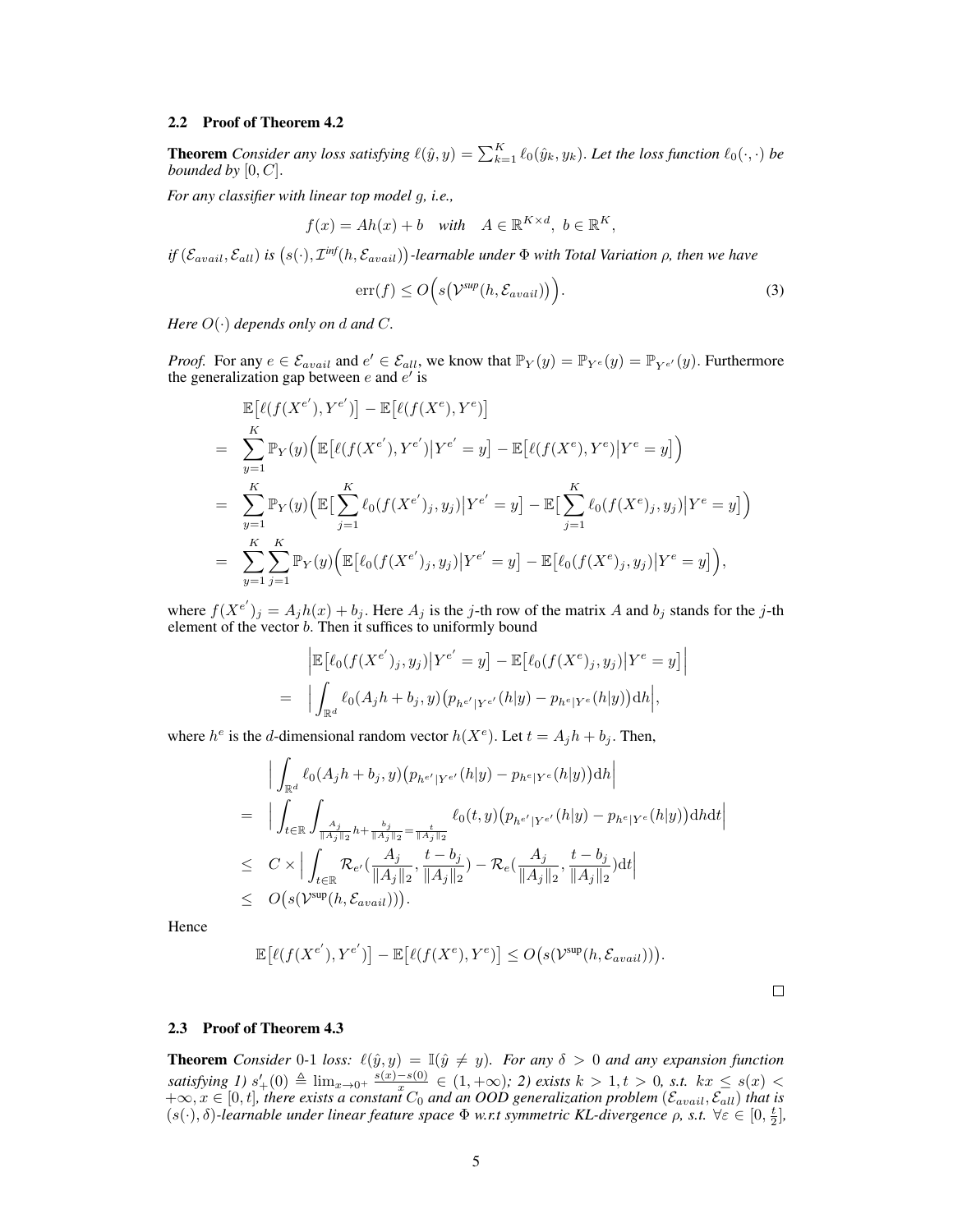*the optimal classifier f satisfying*  $\mathcal{V}^{sup}(h, \mathcal{E}_{avail}) = \varepsilon$  will have the OOD generalization error lower *bounded by*

$$
err(f) \ge C_0 \cdot s(\mathcal{V}^{sup}(h, \mathcal{E}_{avail}))
$$
\n(4)

*Proof.* The expansion function  $s(x)$  satisfies  $kx \leq s(x) < +\infty$ ,  $x \in [0, t]$ . Construct an another function as:

$$
\tilde{s}(x) = \begin{cases} kx & x \leq t \\ s(x) & x > t \end{cases}.
$$

Clearly,  $\tilde{s}(\cdot)$  is also an expansion function. According to Lemma [2.1,](#page-5-0) for  $(\tilde{s}(x), \delta)$ , there exists a constant  $\hat{C}_1 > 0$  and  $(\mathcal{E}_{avail}, \mathcal{E}_{all})$  that is  $(\tilde{s}(\cdot), \delta)$ , s.t. for any  $\mathcal{V}^{sup}(h, \mathcal{E}_{avail}) \leq \frac{t}{2}$ , the optimal classifier f satisfies

$$
err(f) \geq C_1 \tilde{s}(\mathcal{V}^{\text{sup}}(h, \mathcal{E}_{avail})) = C_1 k_1 \mathcal{V}^{\text{sup}}(h, \mathcal{E}_{avail}).
$$

Then it suffices to find a constant  $C'_0$  such that

$$
\mathcal{V}^{\text{sup}}(h, \mathcal{E}_{avail}) \ge C_0's(\mathcal{V}^{\text{sup}}(h, \mathcal{E}_{avail})).
$$

Notice that  $s'_{+}(0) = M' \in (1, +\infty)$ . Thus there exists  $\delta$  such that  $\forall x \in [0, \delta], \frac{s(x)}{x} \le 2M'$ . In addition,  $s(x) \le M$ ,  $x \in [0, t/2]$ . Then, for any  $x \ge \delta$ ,  $\frac{x}{s(x)} \ge \frac{\delta}{M}$ . Let  $C'_0 = \max\{\frac{\delta}{M}, \frac{1}{2M'}\}$ . So, for any  $x \in [0, t/2], x \ge C'_0 s(x)$ . The proof is finished.

<span id="page-5-0"></span>**Lemma 2.1** (lower bound for linear expansion function). *Consider* 0-1 *loss*  $\ell(\hat{y}, y) = \mathbb{I}(\hat{y} \neq y)$ *. For any linear expansion function*  $s(x) = kx$ ,  $x \in [0, t]$ ,  $k \in (1, +\infty)$  *and any*  $\delta > 0$ , *there exists a*  $\it constant\,C_1$  and an  $OOD$  generalization problem  $(\mathcal{E}_{avail},\mathcal{E}_{all})$  that is  $(s(\cdot),\delta)$ -learnable under linear *feature space*  $\Phi$  *with symmetric KL-divergence*  $\rho$ , *s.t.*  $\forall \varepsilon \leq \frac{t}{2}$ , the optimal classifier f satisfying  $\mathcal{V}^{sup}(h, \hat{\mathcal{E}}_{avail}) = \varepsilon$  have err(f) bounded by

<span id="page-5-1"></span>
$$
err(f) \ge C_1 \cdot s(\mathcal{V}^{sup}(h, \mathcal{E}_{avail})). \tag{5}
$$

*Proof.* We construct  $(\mathcal{E}_{avail}, \mathcal{E}_{all})$  as a binary classification task, where there are two domains in  $\mathcal{E}_{avail}$ , denoted as  $\{1,2\}$ , and other two domains in  $\mathcal{E}_{all} \setminus \mathcal{E}_{avail}$ , denoted as  $\{3,4\}$ . The dataset  $(x, y)$ for domain  $e \in \mathcal{E}_{all}$  is constructed as

$$
y \sim \text{unif}\{-1,1\}, \ z \sim \mathcal{N}(ry,1), \ \eta^e \sim \mathcal{N}(a_e y,1), \ x^e = \begin{pmatrix} z \\ \eta^e \end{pmatrix}.
$$

Here we set

$$
a_1 = -\sqrt{\frac{t}{2}}, \ a_2 = \sqrt{\frac{t}{2}}, \ a_3 = -\sqrt{\frac{kt}{2}}, \ a_4 = \sqrt{\frac{kt}{2}}, \ r = \sqrt{t}.
$$

For any  $\mathbf{w} = (w_1, w_2)^\top$ , the distribution of  $\phi^e = \mathbf{w}^\top x^e$  given y is

$$
\phi^e|y \sim \mathcal{N}\big(y(w_1r+w_2a_e), \|\mathbf{w}\|^2\big).
$$

Now we calculate the variation of the feature. Notice that the symmetric KL divergence  $\rho$  of two Gaussian distributions  $\mathbb{P}_1 \sim N(\mu_1, \sigma^2)$  and  $\mathbb{P}_2 \sim N(\mu_2, \sigma^2)$  is

$$
\rho(\mathbb{P}_1, \mathbb{P}_2) = \frac{1}{2} D_{KL}(\mathbb{P}_1 \| \mathbb{P}_2) + \frac{1}{2} D_{KL}(\mathbb{P}_2 \| \mathbb{P}_1)
$$
  
= 
$$
\frac{1}{2} \frac{1}{\sigma^2} (\mu_1 - \mu_2)^2.
$$

Therefore, we have

$$
\mathcal{V}(\phi^e, \mathcal{E}_{avail}) = \sup_{y \in \{-1, 1\}} \frac{w_2^2 |a_1 - a_2|^2}{2 \|\mathbf{w}\|_2^2} = \frac{t w_2^2}{\|\mathbf{w}\|_2^2} \le t,
$$

and

$$
\mathcal{V}(\phi^e, \mathcal{E}_{all}) = \sup_{y \in \{-1, 1\}} \sup_{e, e'} \frac{w_2^2 |a_e - a_{e'}|^2}{2 \|\mathbf{w}\|_2^2} = k \frac{t w_2^2}{\|\mathbf{w}\|_2^2}.
$$

Thus, for any  $\phi \in \Phi$ ,

$$
s(\mathcal{V}(\phi, \mathcal{E}_{avail})) = k \frac{t w_2^2}{\|\mathbf{w}\|_2^2} \ge \mathcal{V}(\phi, \mathcal{E}_{all}).
$$

Therefore the OOD generalization problem  $(\mathcal{E}_{avail}, \mathcal{E}_{all})$  that is  $(s(\cdot), \delta)$ -learnable under linear feature space  $\Phi$  with symmetric KL-divergence  $\rho$ .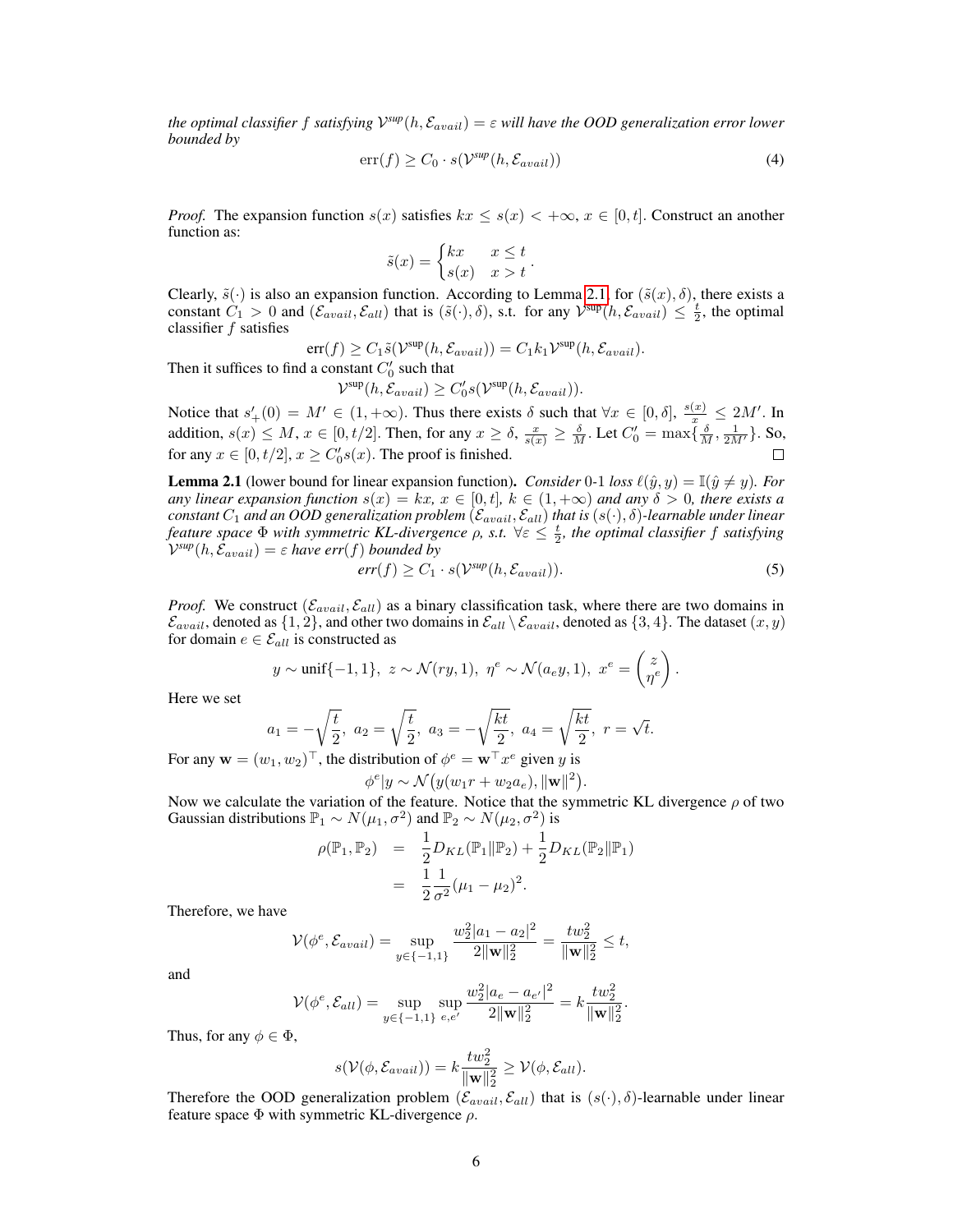**Optimal Classifier** Now we consider  $h(x) = (\phi_1(x), \dots, \phi_d(x))^{\top}$  such that  $\mathcal{V}^{\text{sup}}(h, \mathcal{E}_{avail}) =$  $\varepsilon \leq \frac{t}{2}$ , and see what the optimal classifier is like. Let  $\mathbf{w}_i = (w_{i1}, w_{i2})^\top$  be the coefficients of  $\phi_i$ .

If for any  $i \in [d]$ ,  $w_{i2} = 0$ . Then  $s(\mathcal{V}^{\text{sup}}(\phi, \mathcal{E}_{avail})) = 0$  and for any  $f$ ,  $err(f) = 0$ . So inequality [5](#page-5-1) holds.

Now suppose there exists  $i_0 \in [d]$  such that  $w_{i_0 2} \neq 0$ . Without loss of generality, we assume  $i_0 = 1$ and  $\|\mathbf{w}_i\| \neq 0$  for any  $i \in [d]$ . We then claim that  $\forall i \in [d], \exists c_i \in \mathbb{R}, \mathbf{w}_i = c_i \mathbf{w}_1$ . Otherwise, there exists a normalized vector  $\beta \in \mathbb{R}^d$  such that  $\beta^{\top} h(x) = c'(0,1)^{\top} x$ , and we have  $\mathcal{V}(\beta^{\top} h, \mathcal{E}_{avail}) = t$ , which is contradictory to  $\mathcal{V}^{\text{sup}}(h, \mathcal{E}_{avail}) \leq \frac{t}{2}$ .

Since  $\phi_i = c_i \phi_1$ , it is obvious that under any loss function, the loss of optimal classifier on h is the same as the optimal classifier on  $\phi_1$ . In the following, we shall focus on the optimal loss on  $\phi_1$ .

Without loss of generality, we further denote  $\phi_1$  as  $\phi(x) = (w_1, w_2)x$  and  $w_1 > 0$ . Since  $\mathcal{V}^{\text{sup}}(h, \mathcal{E}_{avail}) = \varepsilon \le t/2, |w_2| \le w_1$ . In addition, we have  $r > |a_e|, e \in \{1, 2\}$ . Therefore,  $w_1r + w_2a_e > 0$ ,  $sign(y(w_1r + w_2a_e)) = sign(y)$ , and we can easily realize that for any  $e \in \mathcal{E}_{avail}$ , the optimal classifier is  $f(x) = sign(\phi(x))$ .

The loss of  $f$  in  $\mathcal{E}_{avail}$  is

$$
\mathcal{L}(\mathcal{E}_{avail}, f) = \max e \in \{1, 2\} \frac{1}{2} [\mathbb{P}[f(x^e) < 0|Y = 1] + \mathbb{P}[f(x) > 0|Y = -1]]
$$
\n
$$
= \max e \in \{1, 2\} \mathbb{P}[f(x^e) < 0|Y = 1]
$$
\n
$$
= \max_{e \in \{1, 2\}} \int_{-\infty}^{0} \frac{1}{\sqrt{2\pi} \|\mathbf{w}\|} \exp\left(-\frac{1}{2} \frac{(\phi - (w_1 r + w_2 a_e))}{\|\mathbf{w}\|^2}\right) d\phi
$$
\n
$$
= \max_{e \in \{1, 2\}} \int_{w_1 r + w_2 a_e}^{+\infty} \frac{1}{\sqrt{2\pi} \|\mathbf{w}\|} \exp\left(-\frac{1}{2} \frac{\phi^2}{\|\mathbf{w}\|^2}\right) d\phi
$$
\n
$$
= \int_{w_1 r - |w_2| \sqrt{\frac{t}{2}}}^{+\infty} \frac{1}{\sqrt{2\pi} \|\mathbf{w}\|} \exp\left(-\frac{1}{2} \frac{\phi^2}{\|\mathbf{w}\|^2}\right) d\phi
$$
\n
$$
= \int_{\hat{w}_1 r - |\hat{w}_2| \sqrt{\frac{t}{2}}}^{\infty} \frac{1}{\sqrt{2\pi}} \exp\left(-\frac{1}{2} \phi^2\right) d\phi,
$$

where  $\hat{w}_1 = w_1 / ||\mathbf{w}||$  and  $\hat{w}_2 = w_2 / ||\mathbf{w}||$ . Similarly, we have

$$
\mathcal{L}(\mathcal{E}_{all}, f) = \int_{\hat{w}_1 r - |\hat{w}_2| \sqrt{\frac{k t}{2}}}^{+\infty} \frac{1}{\sqrt{2\pi}} \exp\left(-\frac{1}{2}\phi^2\right) d\phi.
$$

Combined together, the OOD generalization error of the optimal classifier with  $\mathcal{V}^{\text{sup}}(h, \mathcal{E}_{avail}) = \varepsilon$  is

$$
\begin{split}\n\text{err}(f) &= \int_{\hat{w}_1 r - |\hat{w}_2| \sqrt{\frac{kt}{2}}}^{\infty} \frac{1}{\sqrt{2\pi}} \exp\left(-\frac{1}{2}\phi^2\right) d\phi - \int_{\hat{w}_1 r - |\hat{w}_2| \sqrt{\frac{t}{2}}}^{\infty} \frac{1}{\sqrt{2\pi}} \exp\left(-\frac{1}{2}\phi^2\right) d\phi \\
&= \int_{\hat{w}_1 r - |\hat{w}_2| \sqrt{\frac{kt}{2}}}^{\hat{w}_1 r - |\hat{w}_2| \sqrt{\frac{kt}{2}}} \frac{1}{\sqrt{2\pi}} \exp\left(-\frac{1}{2}\phi^2\right) d\phi \\
&\geq C(\sqrt{k} - 1) \sqrt{\frac{t}{2}} |\hat{w}_2| \\
&\geq C(\sqrt{k} - 1) \sqrt{\frac{t}{2}} |\hat{w}_2|^2 \\
&= \frac{C(\sqrt{k} - 1) \sqrt{\frac{t}{2}}}{kt} s(\mathcal{V}^{\text{sup}}(h, \mathcal{E}_{avail})).\n\end{split}
$$

We finish our proof by choosing  $C_1 = \frac{C(\sqrt{k}-1)\sqrt{\frac{t}{2}}}{kt}$ .

 $\Box$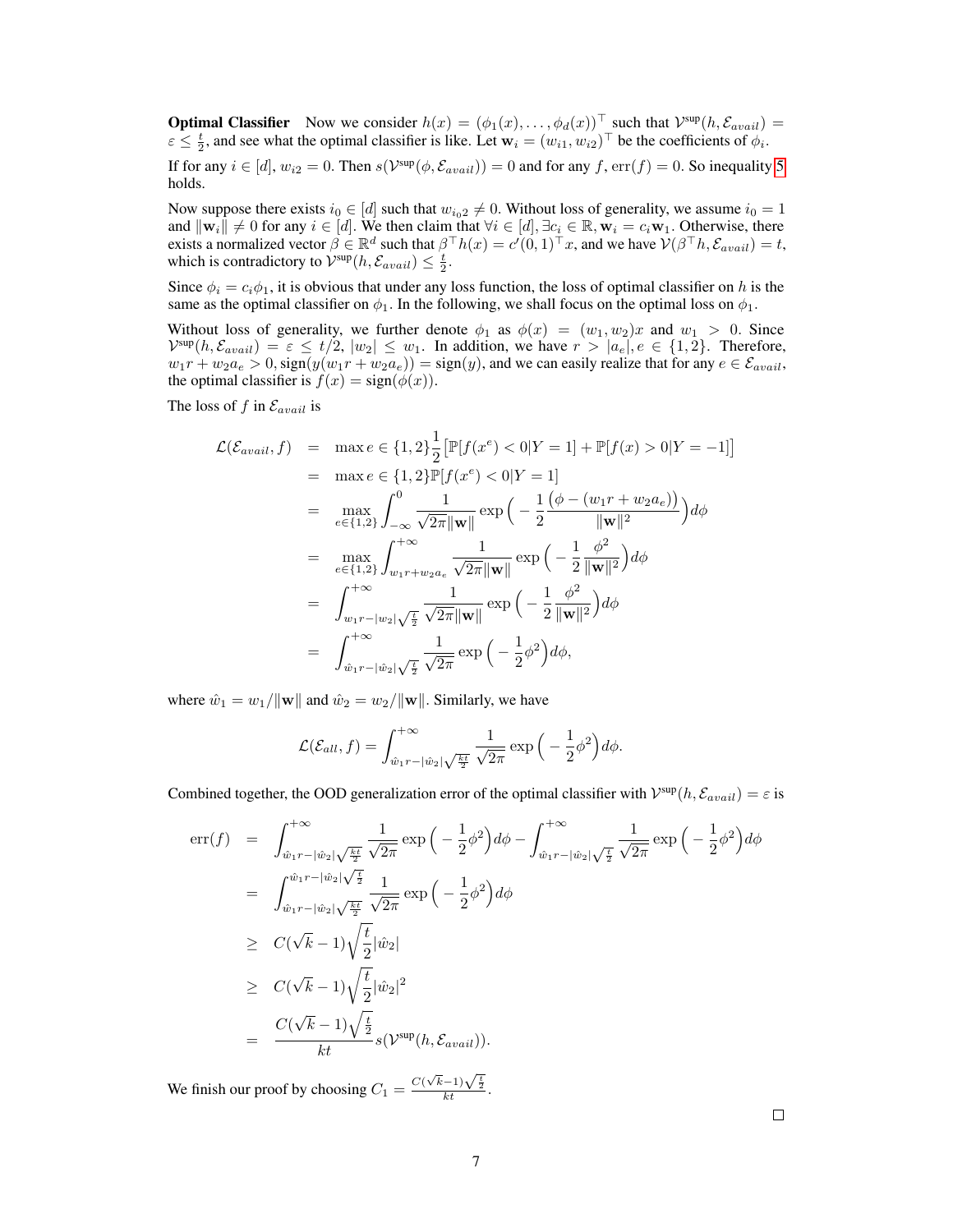# 3 Experiment on Colored MNIST

In this section, we conduct experiment on ColoredMNIST, a hand designed OOD dataset, to illustrate why validation accuracy fail to select a good model in OOD dataset.

#### 3.1 Colored MNIST

The Colored MNIST [\[1\]](#page-9-2) is a common-used synthetic dataset in OOD generalization problem. In the dataset, picture is labeled with  $0$  or 1, and it contains two color channels, one of which being  $28 \times 28$  pixels gray scale image from MNIST [\[4\]](#page-9-3) while the other being a zero matrix. Let the grayscale image and the colored image be X and  $\tilde{X}$  respectively, i.e.,  $\tilde{X} = [X, 0]^\top$  and  $\tilde{X} = [0, X]^\top$ correspond to red and green image. Given a domain  $e \in [0, 1]$ , for an original image X with the label  $\hat{Y} = \mathbb{I}\{\text{digit} \leq 4\},\$  the data point in Colored MNIST is constructed with

<span id="page-7-0"></span>
$$
Y = \begin{cases} \hat{Y} & \text{w.p. } 0.75 \\ 1 - \hat{Y} & \text{w.p. } 0.25 \end{cases}, \ \tilde{X}^e = \begin{cases} [X, 0]^\top & \text{w.p. } e + (1 - 2e)Y \\ [0, X]^\top & \text{w.p. } e + (1 - 2e)(1 - Y) \end{cases} \tag{6}
$$

According to [\(6\)](#page-7-0), the digit shape is invariant over domains, and the color is varying but might be more informative than the digit shape in some domains. The difficulty of OOD generalization is that we need to avoid learning color, since in  $e \in \mathcal{E}_{all}$  the relationship between e and y might be entirely reversed.

### 3.2 Learnability of Colored MNIST

As a warm-up, We first prove that for any  $\delta$ , Colored MNIST is a  $(s(\cdot), \delta)$ -learnable OOD problem under any feature space  $\Phi$  with the total variation distance  $\rho$ , where

$$
s(\varepsilon) = \frac{\max_{e,e' \in \mathcal{E}_{all}} |e - e'|}{\max_{e,e' \in \mathcal{E}_{avail}} |e - e'|} \varepsilon.
$$
\n(7)

Here we assume the original dataset MNIST is generated from a distribution.

*Proof.* Denote  $\phi(\tilde{X}^e)$  as  $\phi^e$  and the density of  $\phi(\tilde{X}^e)$ ) as  $\phi^e$  and the density of  $\phi(\tilde{X}^e)|Y^e = y$  as  $p_{e,y}(x)$ . In addition, denote the density of  $\phi([X,0]^{\top})|Y^e = y$  as  $p^1_{e,y}(x)$  and the density of  $\phi([0,X]^{\top})|Y^e = y$  as  $p^2_{e,y}(x)$ . Therefore, we have  $\forall e, y$ ,

$$
p_{e,y}(x) = [e + (1 - 2e)y]p_{e,y}^1(x) + [e + (1 - 2e)(1 - y)]p_{e,y}^2(x)
$$

Since the distance  $\rho(\cdot, \cdot)$  is total variation, we know that for any two domains  $e, e',$ 

$$
\rho(\mathbb{P}(\phi^e|Y^e = y), \mathbb{P}(\phi^{e'}|Y^{e'} = y))
$$
\n
$$
= \frac{1}{2} \int |p_{e,y}(x) - p_{e',y}(x)| dx
$$
\n
$$
= \frac{1}{2} \int |[e + (1 - 2e)y]p_{e,y}^1(x) + [e + (1 - 2e)(1 - y)]p_{e,y}^2(x)
$$
\n
$$
-[e' + (1 - 2e')y]p_{e',y}^1(x) - [e' + (1 - 2e')(1 - y)]p_{e',y}^2(x)| dx
$$

Notice that  $X$  is invariant across domains. Thus for all  $x, y$ ,

$$
p_{e,y}^1(x) = p_{e',y}^1(x), p_{e,y}^2(x) = p_{e',y}^2(x).
$$

We can omit the subscript  $e$  and

$$
\rho(\mathbb{P}(\phi^e|Y^e = y), \mathbb{P}(\phi^{e'}|Y^{e'} = y))
$$
\n
$$
= \frac{1}{2} \int |(e - e')(1 - 2y)p_y^1(x) - (e - e')(2y - 1)p_y^2(x)| dx
$$
\n
$$
= |e - e'| \int |p_y^1(x) - p_y^2(x)| dx
$$
\n
$$
= C|e - e'|,
$$

where C is a constant independent to  $e, \delta$ . By choosing  $e, e'$  separately in  $\mathcal{E}_{avail}$  and  $\mathcal{E}_{all}$ , we can derive the expansion function of Colored MNIST.

 $\Box$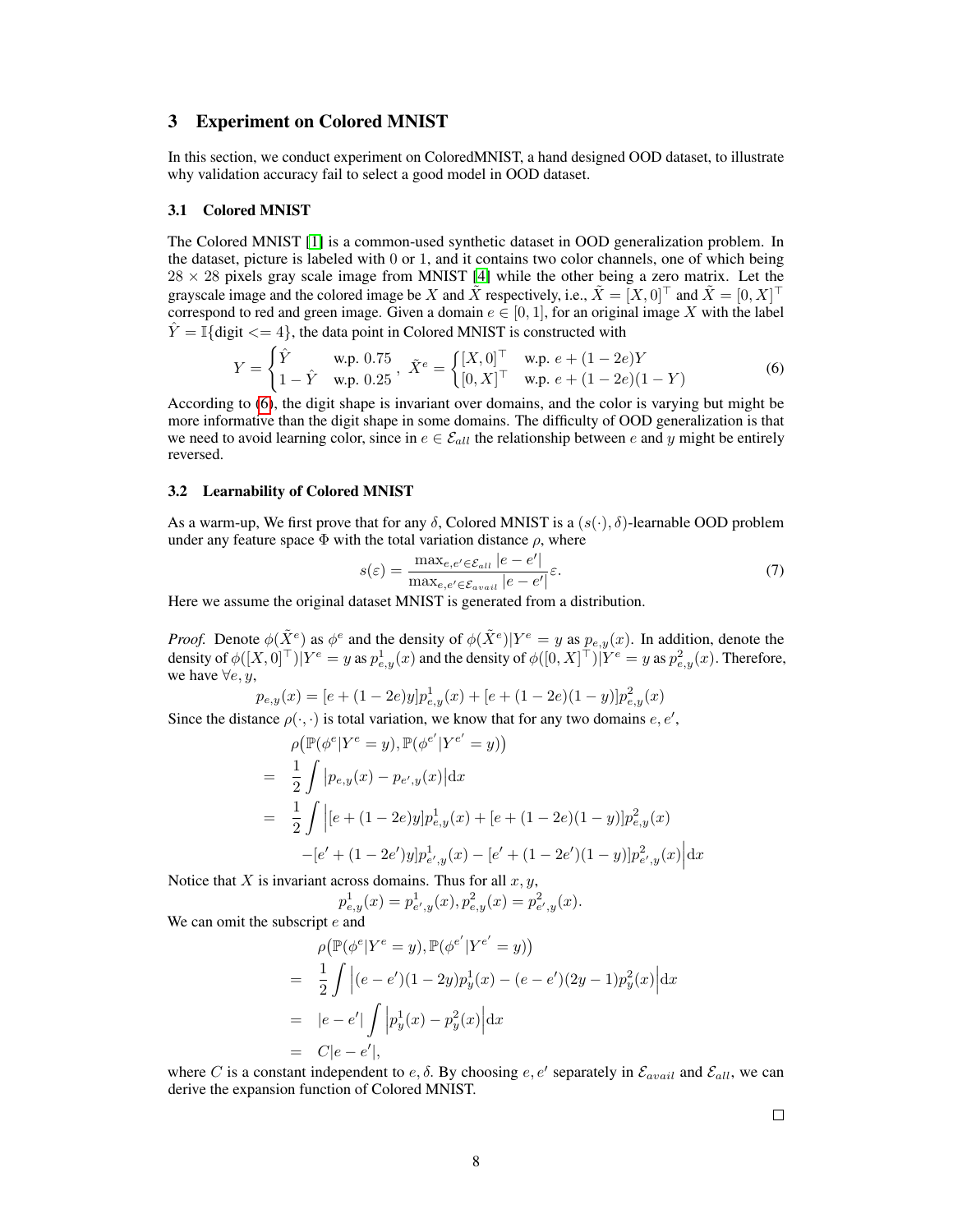<span id="page-8-1"></span>

|  | Table 1: Algorithm specific hyperparmeter choice |  |
|--|--------------------------------------------------|--|
|  |                                                  |  |

| <b>Algorithms</b> | ERM         | CORAL                  | <b>GroupDRO</b> | Mixup               | IRM                        |  |  |
|-------------------|-------------|------------------------|-----------------|---------------------|----------------------------|--|--|
| Penalty           |             | $\lambda = 1.0.1.0.01$ | $n=0.1, 0.01$   | $\alpha = 0.1, 0.2$ | iter=1000. $\lambda$ =1.10 |  |  |
| -lr               | $1e-4.5e-5$ |                        |                 |                     |                            |  |  |
| steps             | 2500,5000   |                        |                 |                     |                            |  |  |

## 3.3 Validation Accuracy VS Out-of-distribution Accuracy in Colored MNIST

<span id="page-8-0"></span>



(a) Validation accuracy and OOD accuracy. They are *negative* correlated, i.e., high validation accuracy leads to low OOD accuracy.

(b) Variation and OOD accuracy. They are *negative* correlated, i.e., low variation leads to high OOD accuracy.

Figure 2: Experiment Result on Colored MNIST.

We conduct experiments on the Colored MNIST dataset. As figure [2\(a\)](#page-8-0) shows, validation accuracy on Colored MNIST has a negative relation with OOD accuracy. Therefore, using validation accuracy as a metric to select will result in a poor OOD accuracy. By contrast, the correlation between variation OOD accuracy is also negative, meaning that the smaller the variation is, the higher the OOD accuracy will be.

## 4 Experiment Details

In this section we list our experiment details. We finish all of our experiment on 8 RTX3090 GPUs and 12 RTX2080 GPUs. It costs over 14,400 GPU hours.

Architecture & Dataset We use ResNet50 as our model architecture. The network except last linear and softmax layer is regarded as feature extractor  $h(x)$  where the feature dimension  $d = 2048$ . We train our model on three real world OOD datasets (PACS [\[5\]](#page-9-4), VLCS [\[9\]](#page-9-5), OfficeHome [\[11\]](#page-9-6)) by different algorithms and hyperparameters, and collect those models for selection procedure. Both datasets have 4 different environments. For each environment, we split it into 20% and 80% splits. The large part is used for training and OOD test. The small part is used for validation. We compare our criterion with validation criterion on each environment. We use Adam as our optimizer and weight decay is set to zero.

Data Augmentation Data augmentation is an important method for domain generalization problem. In our experiment, we follow same data augmentation setting in [\[2\]](#page-9-7). We first crops of random size and aspect ratio, resizing to  $224 \times 224$  pixels, then we do random horizontal flips and color jitter. We also grayscale the image with 10% probability, and normalize image with the ImageNet channel means and standard deviations.

Hyparameters & Algorithm We search ERM [\[10\]](#page-9-8) and four common OOD algorithms (Interdomain Mixup [\[12\]](#page-9-9), Group DRO [\[7\]](#page-9-10), CORAL [\[8\]](#page-9-11) and IRM [\[1\]](#page-9-2)). Specific hyper-parameters are listed in Table [1.](#page-8-1) We train each setting for 5 times.

Baseline The performance of "Val" method is similar to another accuracy-based selection as is shown in [\[2\]](#page-9-7). We compare this method with ours.